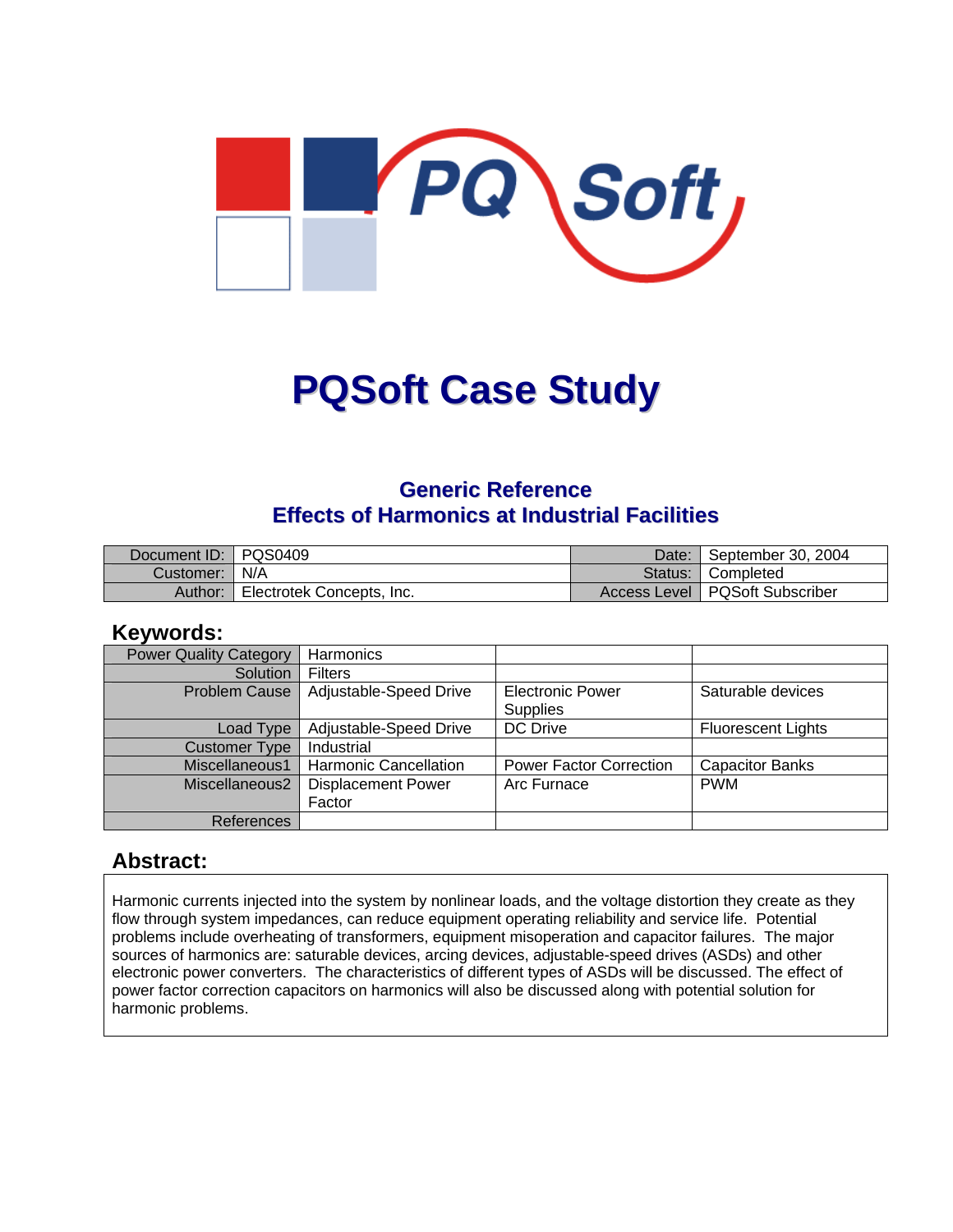# <span id="page-1-0"></span>**TABLE OF CONTENTS**

# **LIST OF FIGURES**

| Figure 10 - Harmonic Cancellation in Feeder Serving Multiple Nonlinear Load10 |  |
|-------------------------------------------------------------------------------|--|
|                                                                               |  |
|                                                                               |  |
|                                                                               |  |
|                                                                               |  |
|                                                                               |  |
|                                                                               |  |

# **RELATED STANDARDS**

IEEE Std. 519 ANSI/IEEE Std. 18-1980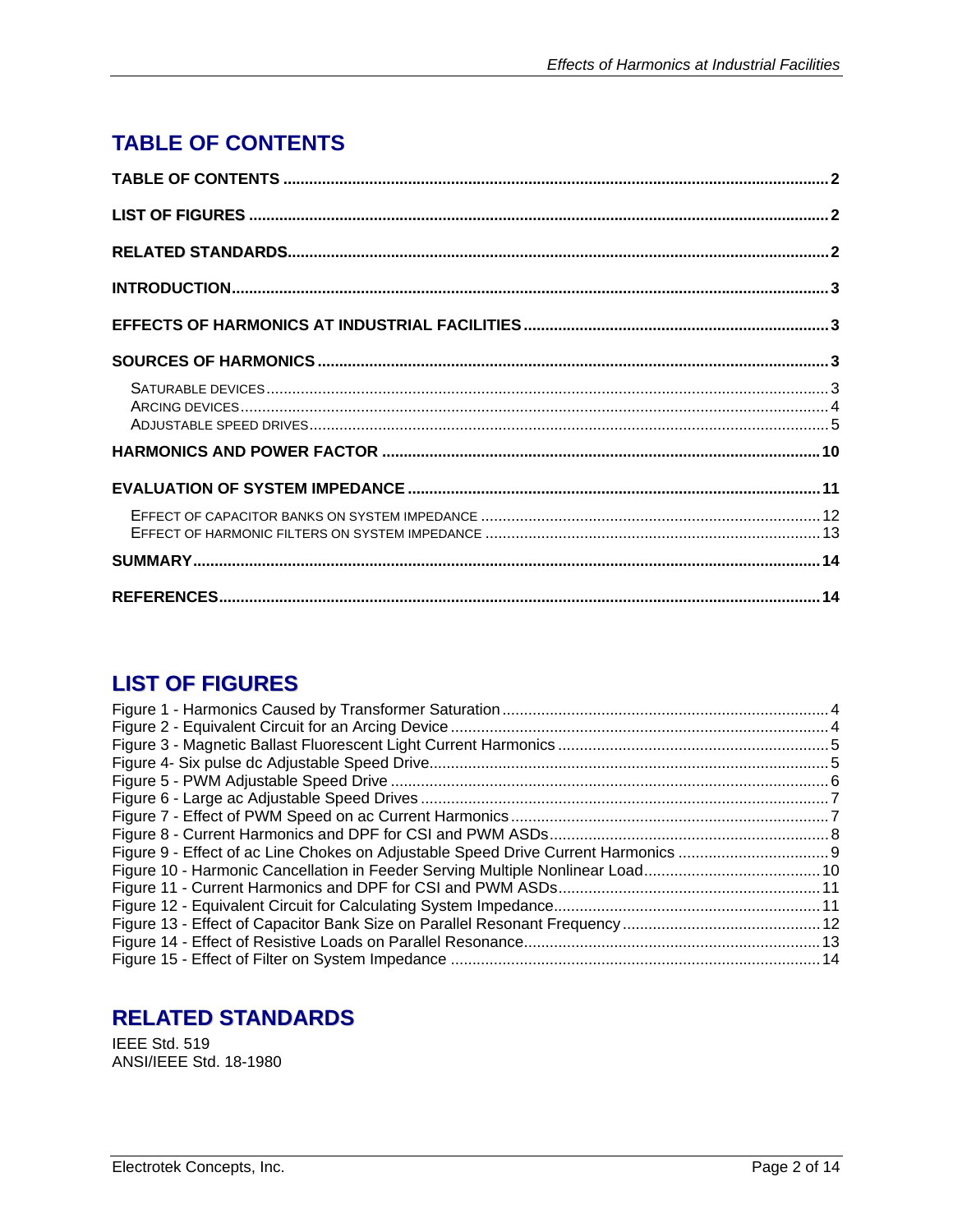### <span id="page-2-0"></span>**INTRODUCTION**

This document will discuss harmonic currents and voltages. The source of the harmonics will be identified and the potential consequences associated with them will be evaluated. Applicable industry standards and practices will be identified and discussed. The impact of power factor correction capacitors on harmonics will be described along with potential solutions to harmonic problems.

# **EFFECTS OF HARMONICS AT INDUSTRIAL FACILITIES**

Harmonic currents injected into the system by nonlinear loads, and the voltage distortion they create as they flow through system impedances, can reduce equipment operating reliability and service life. Potential problems include:

#### *Overheating of transformers*.

Winding eddy current losses and other stray losses vary roughly with the square of the frequency of the load current. Harmonics in the load current significantly increase transformer heating.

#### *Equipment misoperation*.

Circuit breakers, adjustable speed drives, programmable logic controllers, and other equipment employ control circuits that may not operate correctly in a harmonic environment. Distortion of the equipment supply voltage may cause inaccurate measurement of control input signals. It can produce multiple zero crossings per cycle of the input signal waveform, causing crossing detectors to malfunction. Typical problems include clocks running fast, hunting and oscillation in motor speed control systems, and circuit breaker failure to trip or nuisance trips. Voltage distortion can also reduce the ability of electronic equipment to withstand momentary voltage sags and interruptions.

#### *Failure of power factor correction capacitors*.

The presence of power factor correction capacitors in the system greatly increases the potential for harmonic problems. A capacitor can cause the system to resonate near a harmonic frequency, producing high voltage and/or current distortion that can destroy the capacitor or cause nuisance capacitor fuse/breaker operations. Capacitor-induced voltage distortion is a frequent cause of equipment misoperation problems.

## **SOURCES OF HARMONICS**

There are three major classes of nonlinear elements in power systems:

- − saturable devices
- − arcing devices
- − adjustable speed drives and other electronic power converters

#### *Saturable devices*

Equipment in this category includes transformers, motors, and iron-core inductors. Harmonics are generated due to the nonlinear magnetizing characteristics of these devices. This is illustrated for transformers in Figure 1. At rated voltage, a very small amount (< 2%) of transformer current flows into the transformer magnetizing branch. Thus, although the magnetizing current is rich in harmonics, the total transformer current is almost perfectly sinusoidal. But if transformer voltage rises above its rated value, the magnetizing impedance saturates. This causes the harmonic content of the magnetizing current to increase. The magnitude of the exciting current rises dramatically, adding significant harmonic content to the total current. Specifying more expensive large core designs can reduce transformer susceptibility to overvoltage-induced saturation.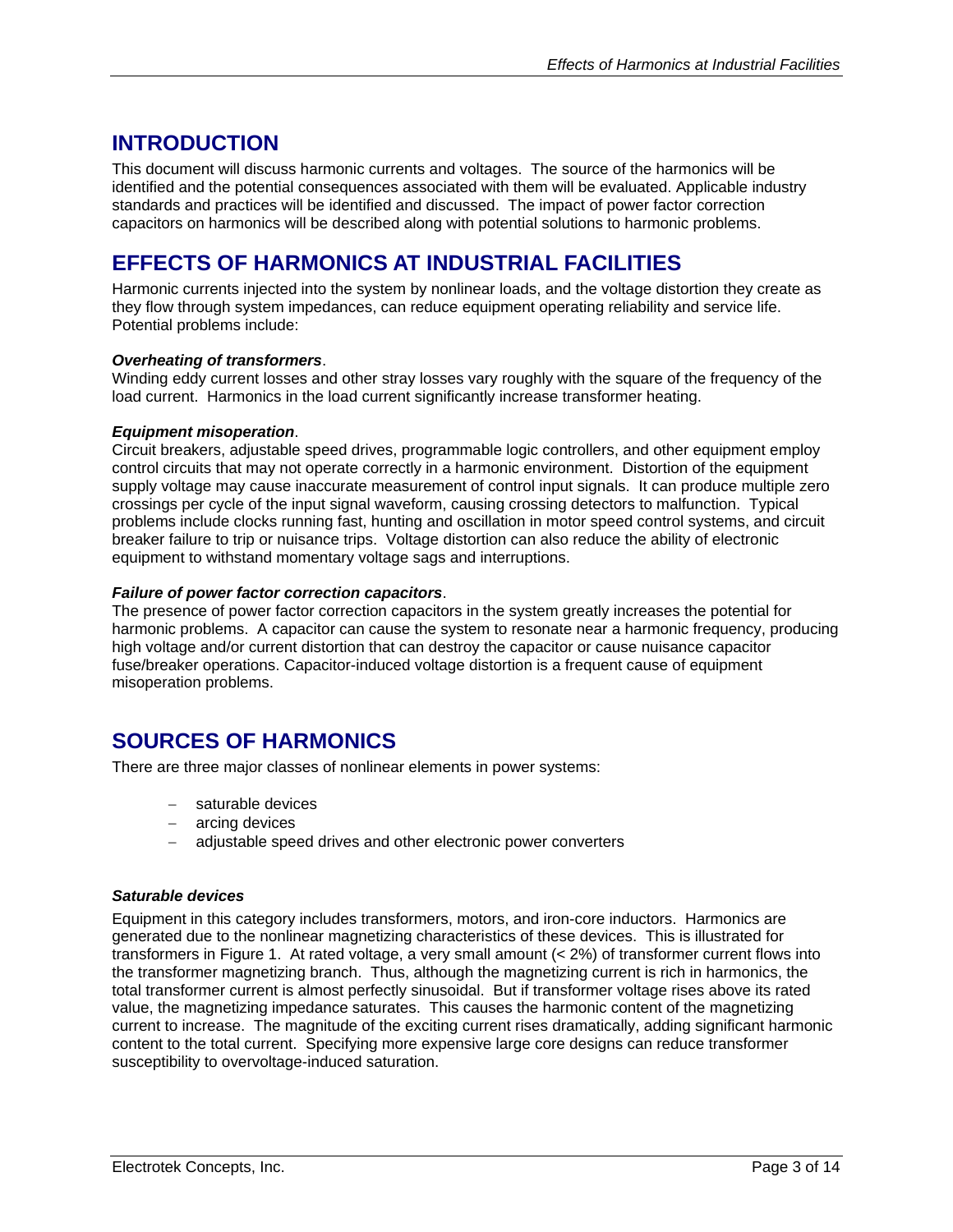<span id="page-3-0"></span>

**Figure 1 - Harmonics Caused by Transformer Saturation** 

Harmonic problems due to saturation of iron-core inductors are infrequent because these devices are custom designed for specific applications, reducing the possibility of inappropriate voltage rating. Motors are also not usually significant harmonic sources, because of a more linear magnetizing impedance due to the air gap.

#### *Arcing devices*

This category includes arc furnaces, arc welders, and discharge-type lighting (fluorescent, sodium vapor, and mercury vapor) with magnetic (rather than electronic) ballasts. Figure 2 shows that the arc is basically a voltage clamp in series with a reactance that limits current to a reasonable value.



**Figure 2 - Equivalent Circuit for an Arcing Device** 

Arc furnaces may be the most notorious harmonic producers because they have large capacity lumped in one place. The amount of discharge lighting on the system makes it a greater concern. Figure 3 shows a typical waveform and harmonic spectrum for a circuit supplying magnetic ballast fluorescent lighting.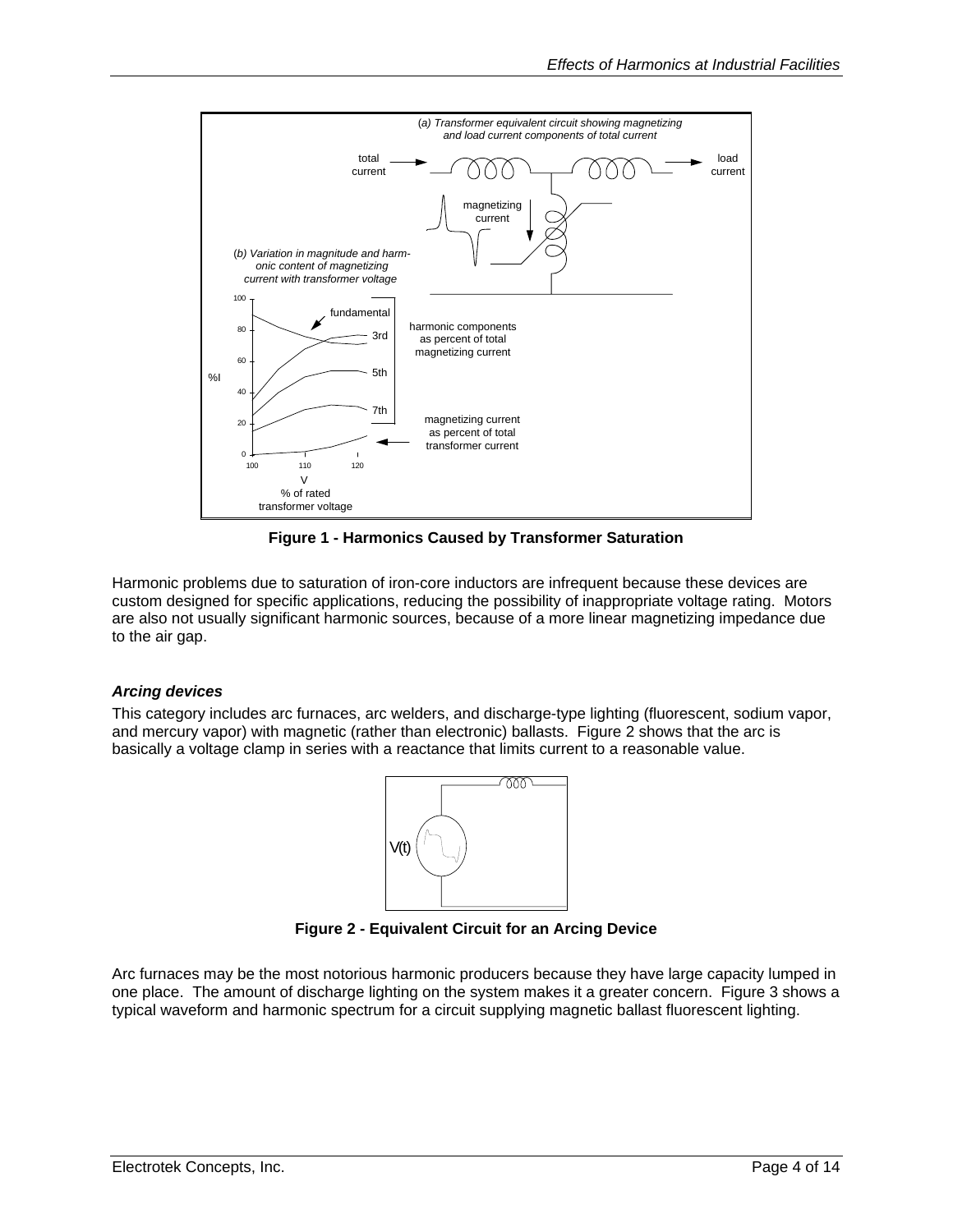<span id="page-4-0"></span>

**Figure 3 - Magnetic Ballast Fluorescent Light Current Harmonics** 

#### *Adjustable speed drives*

#### Adjustable speed drive types

Adjustable speed drives comprise the vast majority of three-phase power electronic applications. The most fundamental classification in adjustable speed drives is the type of motor employed. DC motor drives provide a dc voltage of variable magnitude at the motor terminals, while ac motor drives provide an ac voltage of variable magnitude and frequency. With either type of drive, the first step is rectification of the ac line voltage to dc. The rectifier switching devices may be SCR (silicon controlled rectifier) thyristors, or diodes if variable dc voltage is unnecessary.

Rectification is the only step required for dc drives. Therefore, they have the advantage of relatively simple control electronics. The dc drive can offer a wider speed range and higher starting torque than an ac system. However, purchase and maintenance costs for dc motors are high, while the cost of power electronic devices has dropped year after year. Economic considerations limit the dc drive to applications that require the speed and torque characteristics of the dc motor.

Most dc drives use the 6-pulse rectifier shown in Figure 4. Large drives may employ a 12-pulse rectifier. This reduces thyristor current duties and eliminates ac current harmonics at certain frequencies.



**Figure 4- Six pulse dc Adjustable Speed Drive**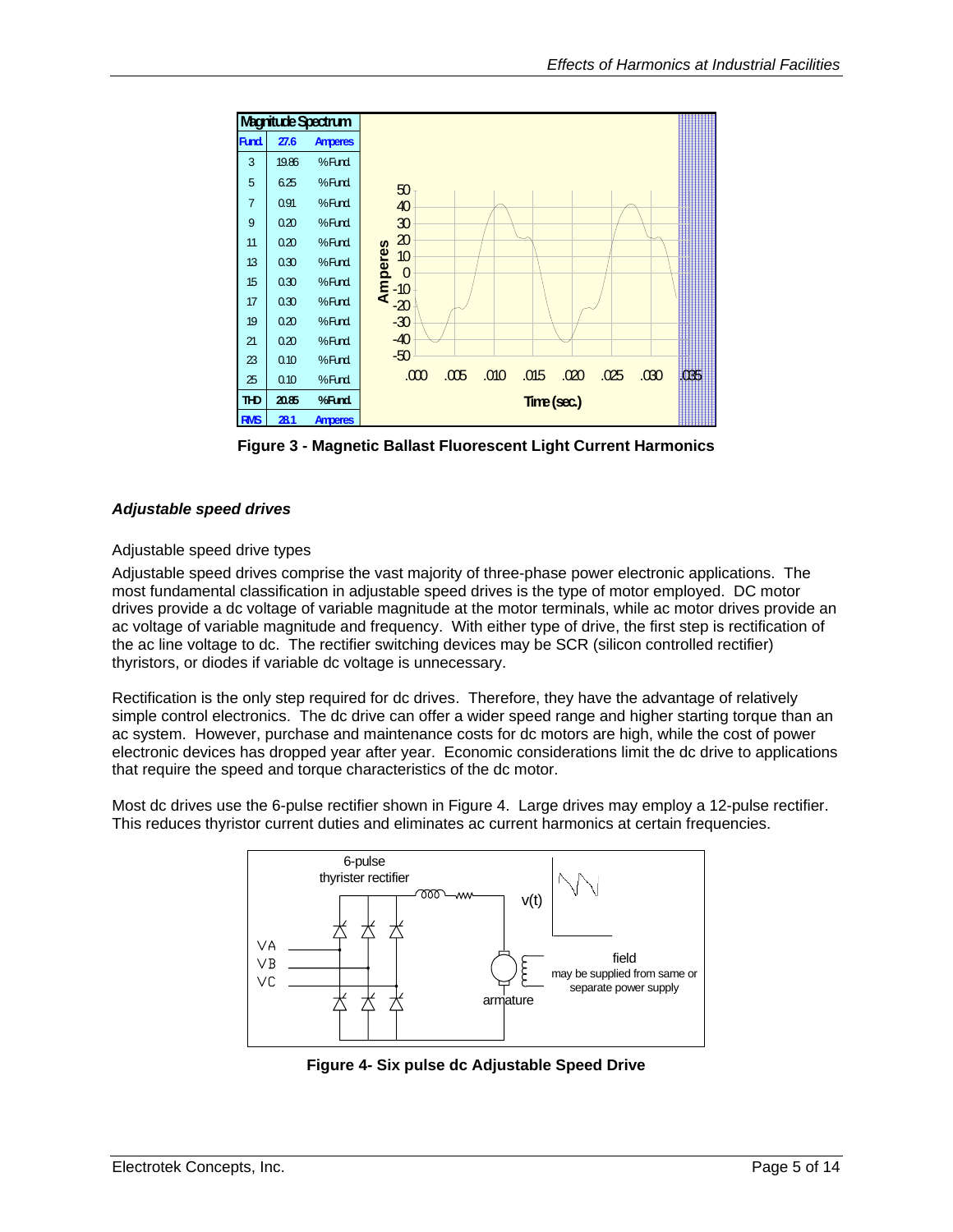<span id="page-5-0"></span>In ac drives, the rectifier output is inverted to produce ac voltage for the motor. Inverters are classified as VSI or CSI. The VSI (voltage source inverter) requires a constant dc (i.e., low ripple) voltage input, requiring the use of a capacitor or LC filter in the dc link. The CSI (current source inverter) requires a constant current input; hence a series inductor is placed in the dc link.

AC drives generally use standard squirrel cage induction motors. These motors are rugged, relatively low in cost, and require little maintenance. Synchronous motors are used where precise speed control is critical. The majority of applications fall into the following three categories.

The most popular configuration uses a voltage source inverter employing pulse width modulation (PWM) techniques to synthesize an ac waveform as a train of variable width dc pulses. The inverter uses SCRs, GTO (gate turn off) thyristors, or power transistors for this purpose. The VSI PWM drive usually offers the best energy efficiency over wide-speed range applications for drives up through at least 500 HP. Another advantage of PWM drives is that, unlike other types of drives, it is not necessary to vary rectifier output voltage to control motor speed. This allows the rectifier thyristors to be replaced with diodes, and the thyristor control circuitry to be eliminated.



**Figure 5 - PWM Adjustable Speed Drive** 

Very high power drives employ SCR rectifiers and inverters. These may be 6-pulse drives or 12-pulse configurations may be employed. VSI drives are limited to applications that do not require rapid changes in speed. CSI drives have good acceleration/deceleration characteristics, but require a motor with leading power factor (synchronous or induction with capacitors) or added control circuitry to commutate (turn off) the inverter thyristors. In either case, the CSI drive must be designed for use with a specific motor. Thyristors in current source inverters must be protected against inductive voltage spikes, which increases the cost of this type of drive.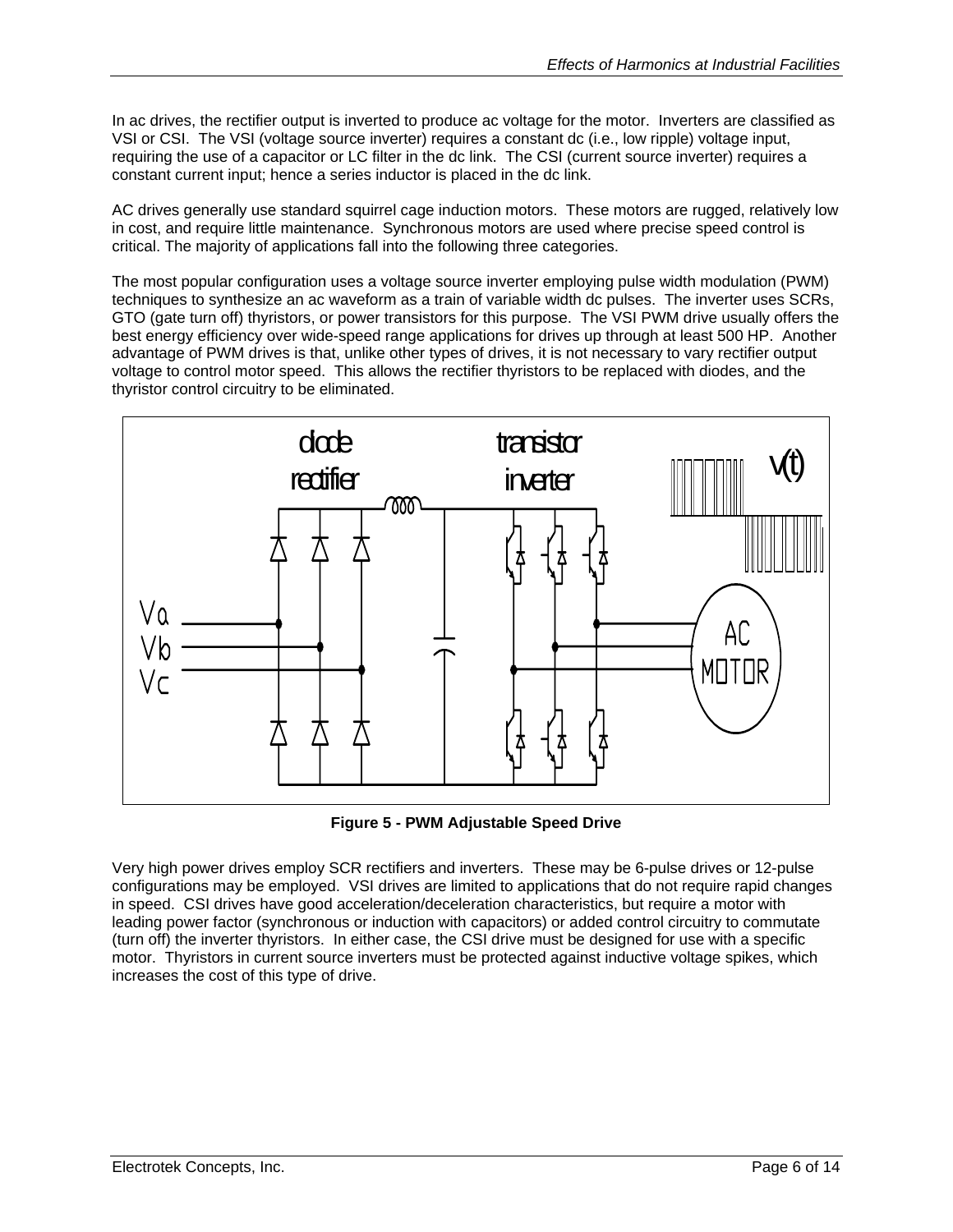<span id="page-6-0"></span>

**Figure 6 - Large ac Adjustable Speed Drives** 

Harmonic characteristics

6-pulse drives inject currents into the ac system at harmonic numbers 5, 7, 11, 13, 17, 19, and so on. Although distortion of the current waveform increases at low drive speeds, the harmonic current injected into the system is greatest when the drive is operating at rated speed. This is the limiting operating condition.



**Figure 7 - Effect of PWM Speed on ac Current Harmonics**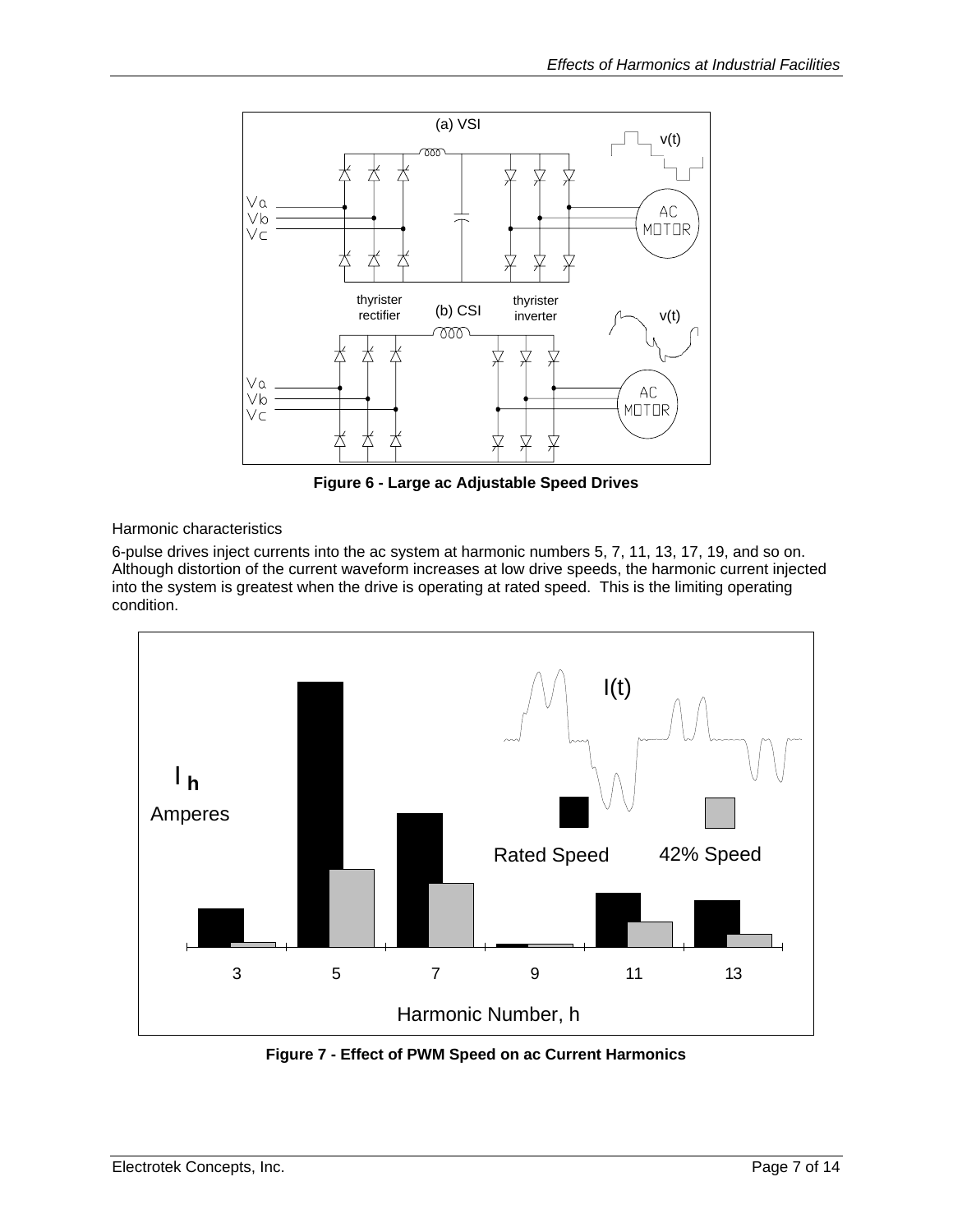<span id="page-7-0"></span>From the perspective of the ac system, the VSI PWM drive appears as a capacitance behind a diode bridge, while dc and CSI drives each appear as an inductance behind a thyristor bridge. Comparing the ac current waveforms for each type (Figure 8) shows that VSI PWM harmonic current magnitudes are more severe, but the displacement power is close to unity. Power factor correction is not necessary for this type of drive. Without power factor correction capacitors, the potential for harmonic problems is greatly reduced. DC and CSI drives, on the other hand, exhibit poor displacement power factor at low speeds.



**Figure 8 - Current Harmonics and DPF for CSI and PWM ASDs** 

#### AC line chokes

Inserting reactance between an adjustable speed drive and the system reduces the harmonic content of the ac line current. Figure 9 shows that substantial improvement is possible when the capacity of the adjustable speed drive is small relative to the transformer supplying it. As the adjustable speed drive kVA / transformer kVA ratio is increased, the transformer reactance becomes increasingly effective in reducing harmonic current magnitudes, while the incremental improvement obtained by adding line chokes becomes smaller.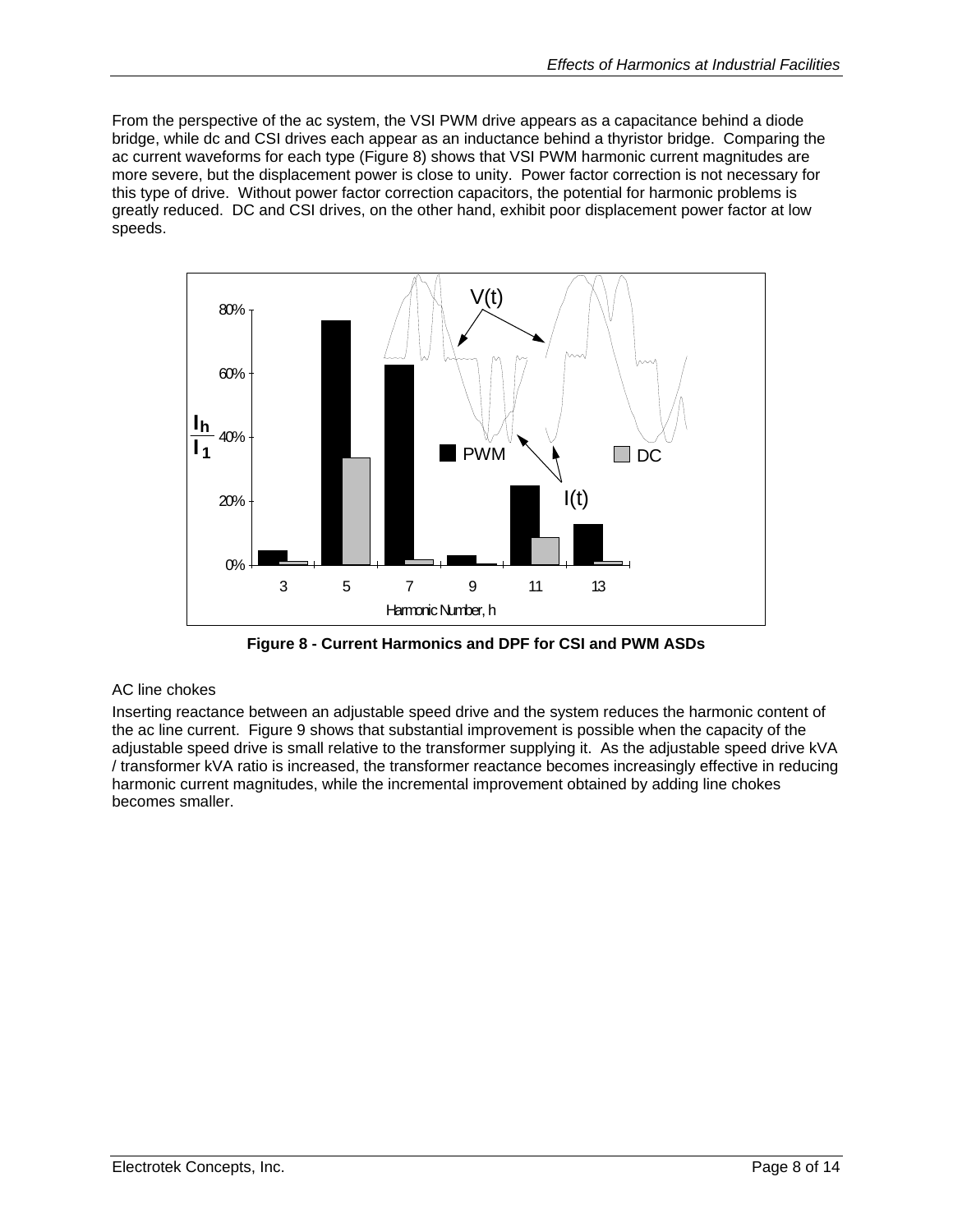<span id="page-8-0"></span>

**Figure 9 - Effect of ac Line Chokes on Adjustable Speed Drive Current Harmonics** 

#### Harmonic Cancellation

A magnitude and a phase angle characterize each of the sinusoids that comprise the Fourier series of a distorted waveform. If there is only one harmonic load in the system, phase angles are not important - THD, IEEE Std. 519, capacitor duty and other calculations only require harmonic magnitudes.

But when the system contains multiple nonlinear loads, phase angles must be considered when calculating how harmonic currents from these loads combine. If two loads inject currents at a particular harmonic that are in phase, the total current at that harmonic can be found by simply adding the magnitudes. Perfect cancellation results when the two currents are 180º out of phase; the total current is the difference of the magnitudes. In the general case, the magnitude of the total current is somewhere between these two extremes.

Assuming that harmonic currents are in phase in order to estimate total current can lead to overstated harmonic levels. It is not appropriate to assume that a feeder supplying N identical loads has harmonic currents that are N times as large as the corresponding currents for a single load. The example of Figure 10 shows that this assumption would lead to errors which grow worse as harmonic number increases. Differences in current phase angles between individual loads arise due to the impedance of the feeder. Because the impedance increases with frequency, the shift in phase angles between loads increases with frequency, and cancellation becomes more pronounced.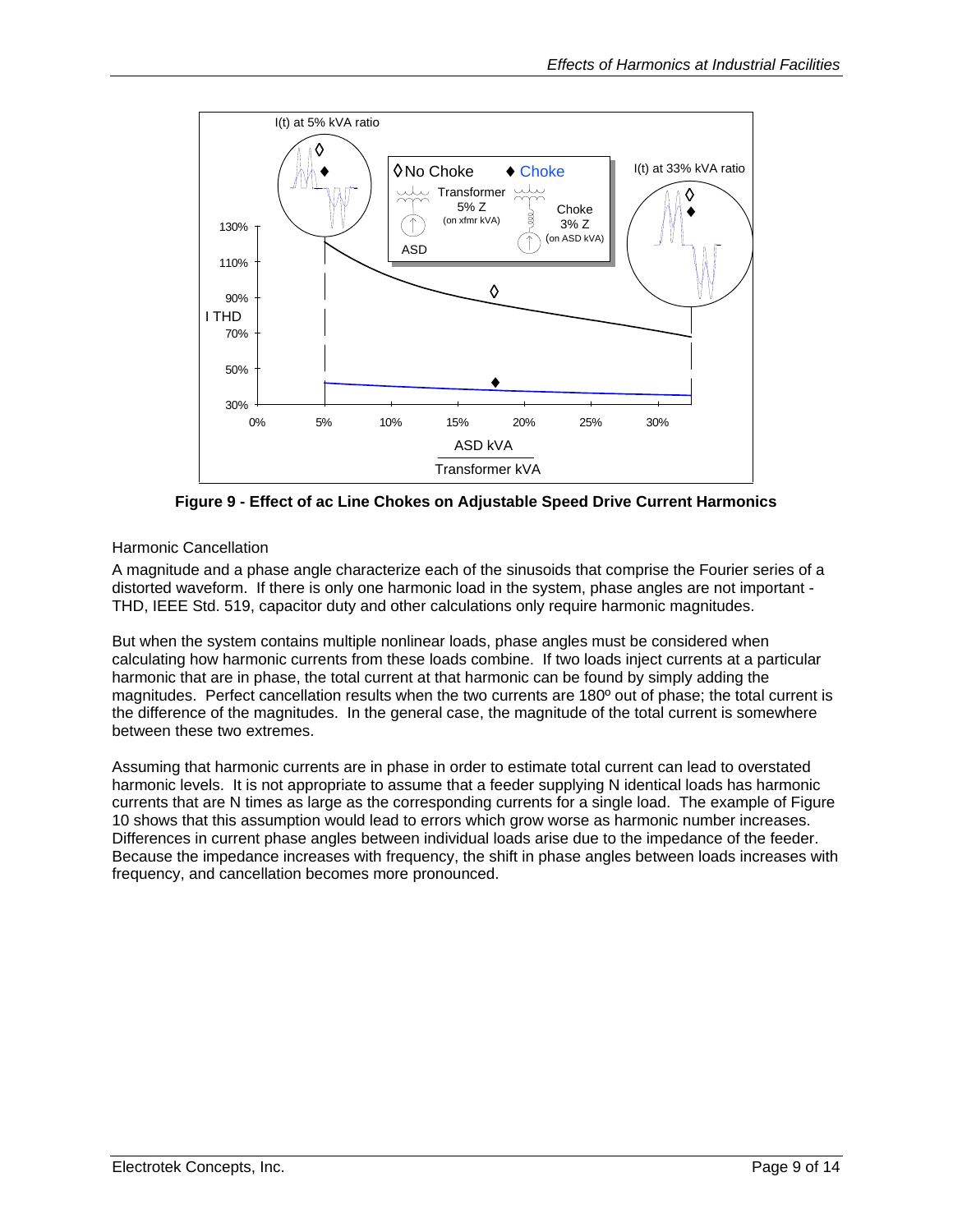<span id="page-9-0"></span>

**Figure 10 - Harmonic Cancellation in Feeder Serving Multiple Nonlinear Load** 

## **HARMONICS AND POWER FACTOR**

Power factor is a measure of the power utilization efficiency of a load.

$$
PF = \frac{P}{S} = \frac{\sum_{h=1}^{h_{\text{max}}} V_h I_h \cos \theta_h}{V_{RMS} I_{RMS}} = \frac{\text{Real Power (power consumed)}}{\text{Apparent Power (power delivered)}}
$$

where  $\theta_h$  is the angle between the voltage and current sinusoids at harmonic h, and  $V_h$  &  $I_h$  are the RMS values of these sinusoids. If the system contains no harmonics, this expression simplifies to:

$$
PF = \cos \theta_1
$$

Although this is not a valid measure of utilization efficiency in harmonic systems, it is the "power factor" that the utility uses as the basis for assessing penalties. Two power factors are defined:

$$
TPF \equiv \frac{P}{S}
$$
 (True Power Factor)  
 
$$
DPF \equiv \cos \theta_1
$$
 (Displacement Power Factor)

The PWM and dc adjustable speed drive current and voltage waveforms of Figure 11 illustrate the difference between TPF and DPF. Because of the high current distortion, both drives have poor true power factors. The displacement angle between the fundamental voltage and current components is large for the dc drive, but not for the PWM drive. The dc drive would be penalized by the utility for poor power factor, but the ac drive may not be penalized.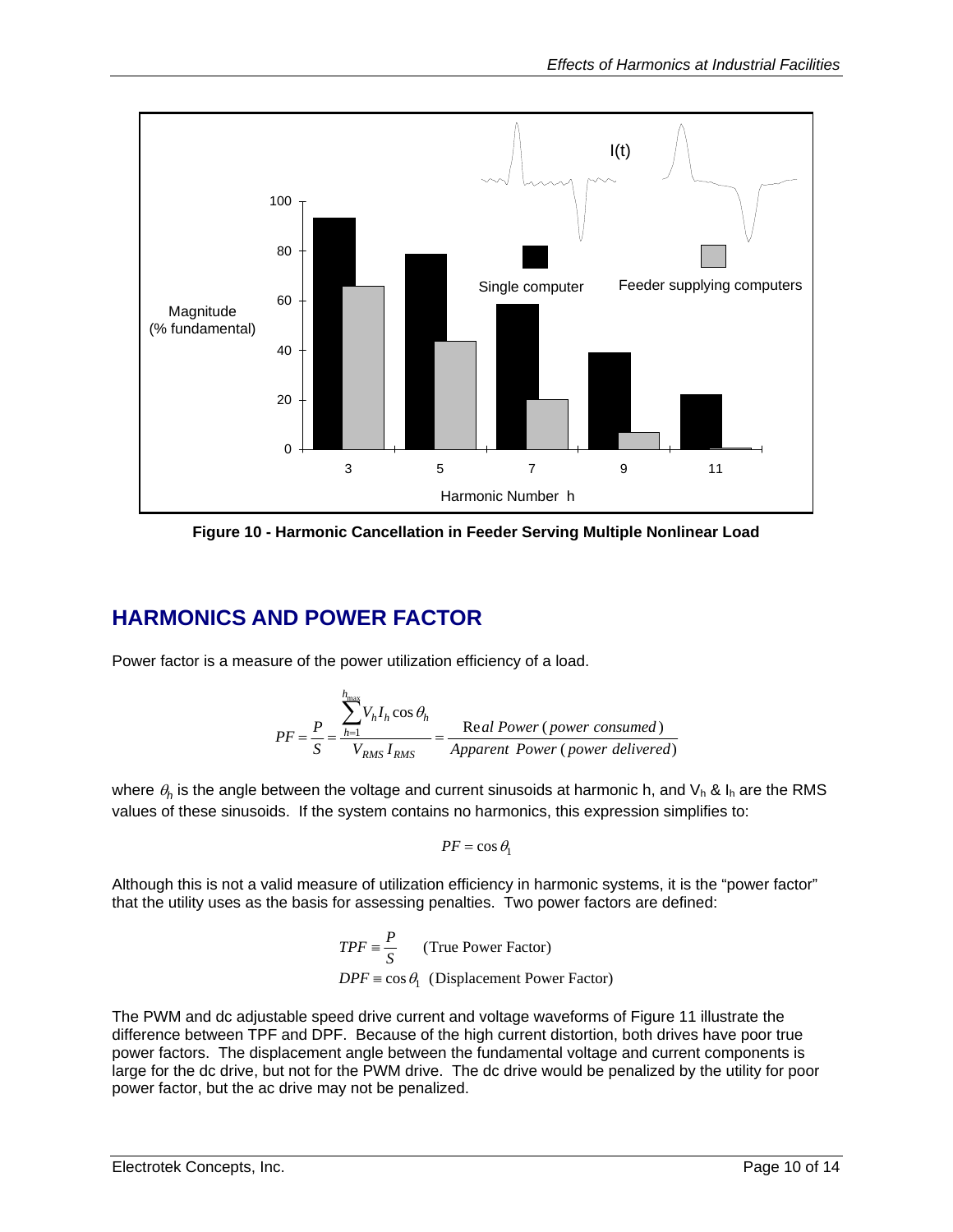<span id="page-10-0"></span>

**Figure 11 - Current Harmonics and DPF for CSI and PWM ASDs** 

### **EVALUATION OF SYSTEM IMPEDANCE**

The voltage distortion that results from harmonic current injection is a function of the power system's impedance. As illustrated in Figure 12, the response to a particular harmonic source is found by removing all other current sources and grounding all voltage source buses. Part (c) of the Figure, shows little difference between high-load and low-load harmonic impedance. This is because the load impedance is about 20 times higher than the source impedance, even at full load. The source impedance dominates the system response.



**Figure 12 - Equivalent Circuit for Calculating System Impedance**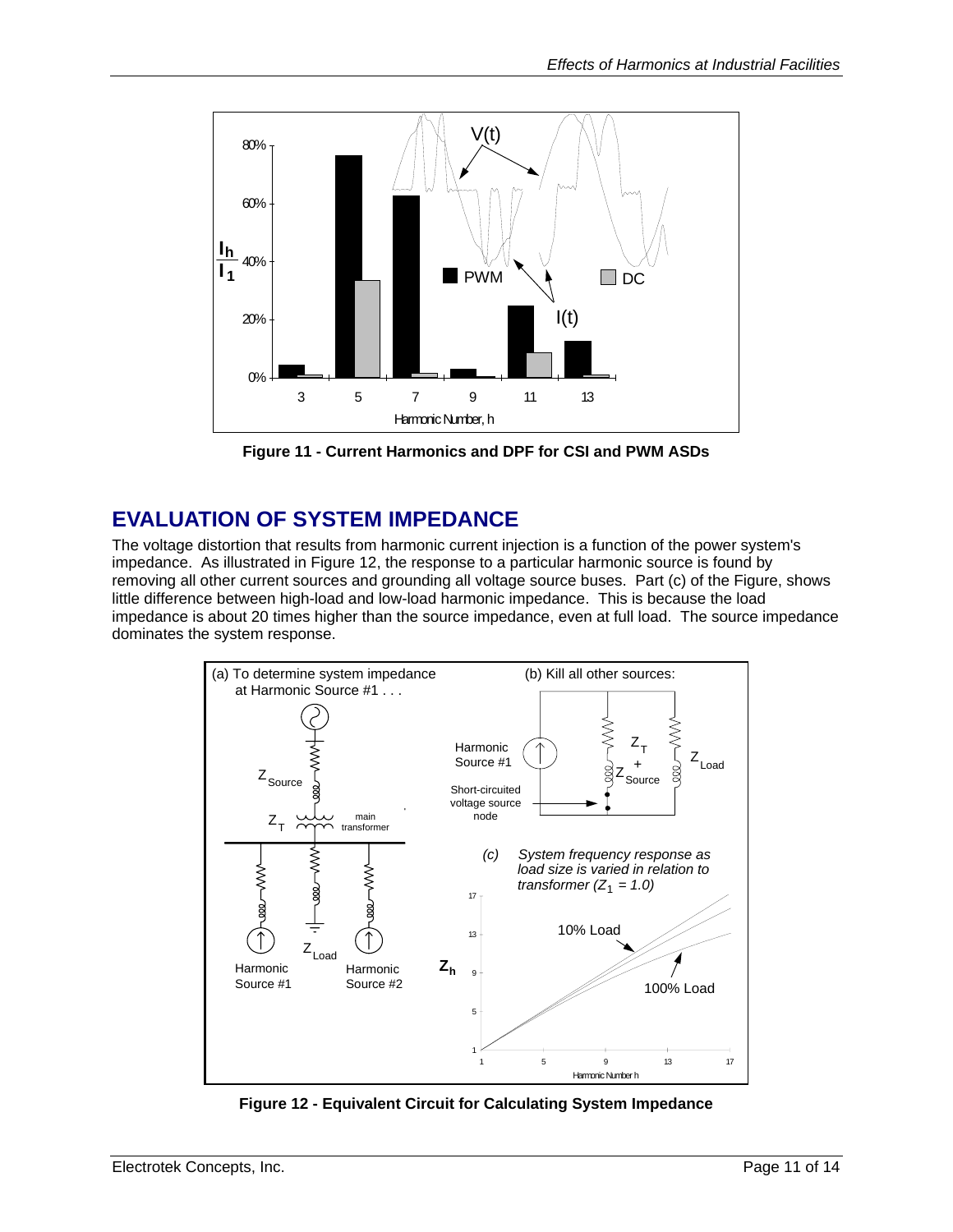#### <span id="page-11-0"></span>*Effect of capacitor banks on system impedance*

To visualize the response of the system when a capacitor is present, it is helpful to assume that the source impedance is purely inductive. This has been done for the circuit of Figure 13(a). The simplified circuit shown in part (b) of the figure illustrates that, from the perspective of a harmonic source, the capacitor appears to be in parallel with the reactance of the transformer and utility source. Parallel resonance occurs at the frequency where the impedance of this parallel combination approaches infinity. The harmonic number at parallel resonance is:

$$
h_p = \sqrt{\frac{X_C}{X_{SC}}} = \sqrt{\frac{MVA_{SC}}{MVAR_{CAP}}}
$$

where XSC is the short-circuit reactance at the transformer secondary,  $X_T + X_{S}$ .

If resonance occurs at or near a frequency excited by the harmonic source, high voltage distortion and large circulating currents may result. At most industrial and commercial systems, the dominant variable controlling the parallel resonant frequency is the size of the capacitor bank in relation to the facility's main transformer. The effect of varying capacitor size is shown in Figure 13(c).



**Figure 13 - Effect of Capacitor Bank Size on Parallel Resonant Frequency**

Figure 13(c) shows that adding significant power factor correction will likely result in a parallel resonance near a frequency excited by a harmonic source. The damping provided by resistive loads in the system is usually sufficient to prevent catastrophic voltages and currents. Figure 14 shows that as little as 10% resistive loading can have a significant impact on peak impedance. Motor loads, on the other hand, are primarily inductive at harmonic frequencies. Motors provide little damping and may increase distortion by shifting the resonance closer to a problem harmonic.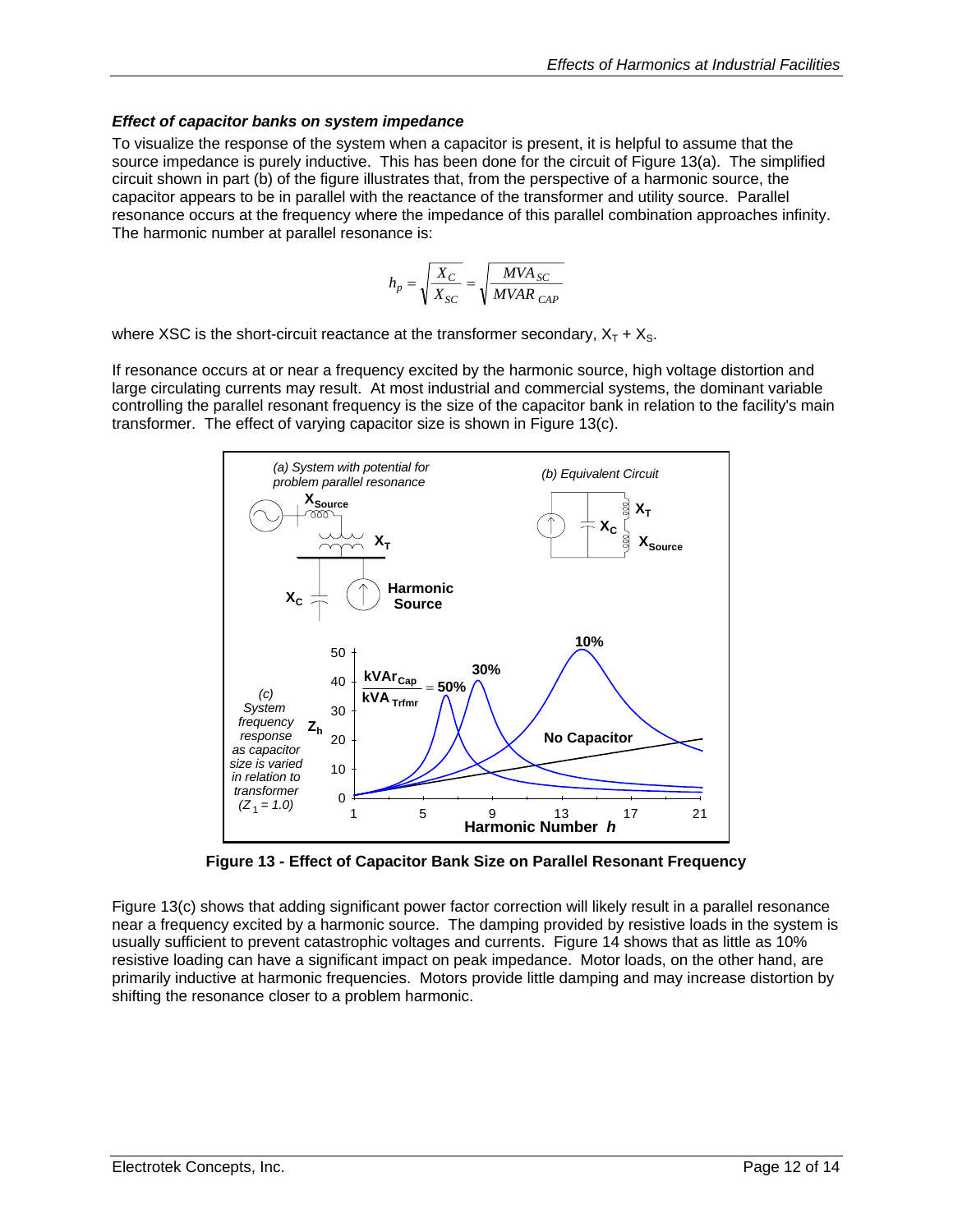<span id="page-12-0"></span>

**Figure 14 - Effect of Resistive Loads on Parallel Resonance** 

A capacitor may also introduce a series resonance. This occurs when, from the perspective of a harmonic source, an inductance and a capacitance appear to be in series. An example of this occurs when a capacitor is applied at an industrial facility's 480 volt bus. The capacitive reactance  $X_c$  and the transformer inductive reactance  $X<sub>L</sub>$  appear to be in series to a harmonic source on the utility distribution system. The reactance of the series branch approaches zero at harmonic number:

$$
h_S = \sqrt{\frac{X_C}{X_L}}
$$

Unlike parallel resonance, high peak voltages are not a problem with series resonance. Series resonances are less destructive, but a series resonance increases a capacitor's current duty, and may cause nuisance capacitor fuse operations, or even capacitor failure.

#### *Effect of harmonic filters on system impedance*

The most common type filter is the single-tuned ("notch") filter illustrated in Figure 15. The notch filter is an intentional series resonance; the filter impedance is designed to drop off sharply at a frequency close to the harmonic to be suppressed. Thus, harmonic currents are diverted from their normal flow path into the filter.

Notch filters can be designed to provide power factor correction in addition to harmonic suppression. Figure 15(c) shows the effect of converting an existing capacitor bank to a filter. From the series resonance equation, the harmonic number of the notch frequency is:

$$
h_{\text{Notch}} = \sqrt{\frac{X_C}{X_F}} = \frac{kV_{Cap\text{ Rated}}}{\sqrt{MVA_{Cap\text{ Rated}} \cdot X_F}}
$$

Converting a capacitor bank to a harmonic filter forces the parallel resonant frequency to a value below the notch frequency. When the filter is tuned to the lowest harmonic excited by nonlinear loads on the system, the parallel resonance problem is eliminated. If the filter is tuned to a harmonic above a harmonic excited by a nonlinear load, the filter may shift the resonant frequency to this harmonic. Filters are added to the system starting with the lowest problem harmonic. For example, installing a seventh harmonic filter usually requires that a fifth harmonic filter also be installed.